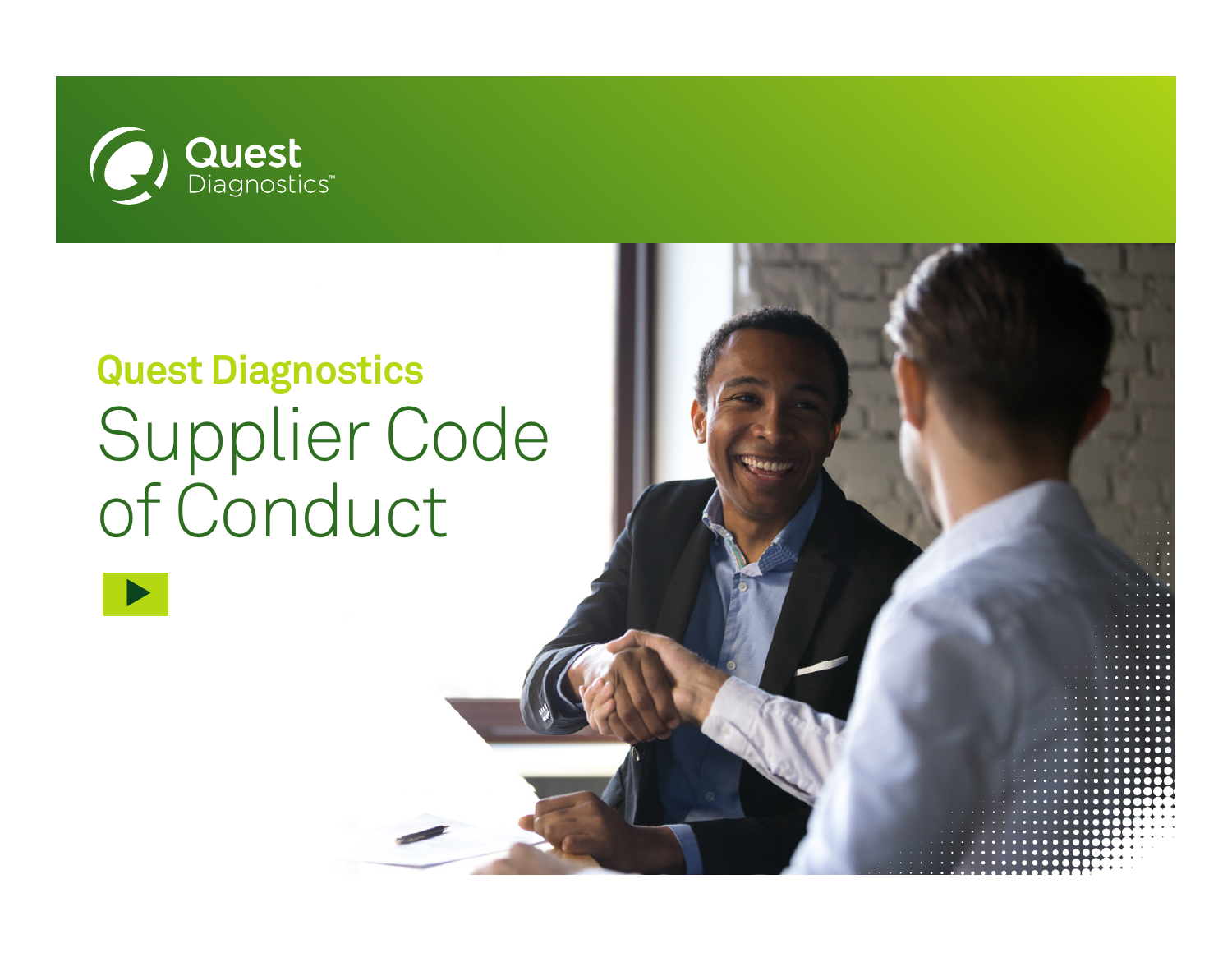<span id="page-1-0"></span>



# Table of contents

| Supplier quality, collaboration, and continuous improvement 4 |  |
|---------------------------------------------------------------|--|
|                                                               |  |
|                                                               |  |
|                                                               |  |
|                                                               |  |
|                                                               |  |
|                                                               |  |
|                                                               |  |
|                                                               |  |

# Introduction

#### **Quest Diagnostics vision and values:**

Our vision is empowering better health with diagnostics insights.

Our values include quality, integrity, innovation, accountability, collaboration, and leadership.

Our vision and values drive the performance and behaviors of Quest Diagnostics Incorporated, including its subsidiaries, majority joint ventures, affiliates, and subsidiaries.

This Supplier Code of Conduct expresses the expectations for our suppliers when doing business with Quest Diagnostics.

## **Compliance with the Supplier Code of Conduct**

Suppliers and their employees, agents, and subcontractors (collectively referred to as "Suppliers") must adhere to this Supplier Code of Conduct while conducting business with or on behalf of Quest Diagnostics. Suppliers must promptly inform their Quest Diagnostics contact (or a member of Quest Diagnostics management) when any situation develops that causes the Supplier to operate in violation of this Code of Conduct. While Quest Diagnostics Suppliers are expected to self-monitor and demonstrate their compliance with this Code of Conduct, Quest Diagnostics may audit Suppliers or inspect Suppliers' facilities to confirm compliance. Quest Diagnostics may require the immediate removal of any Supplier representative(s) or personnel who behave in a manner that is unlawful or inconsistent with this Code of Conduct or any Quest Diagnostics policy. Compliance with this Code of Conduct is required in addition to any other obligations in any agreement a Supplier may have with Quest Diagnostics.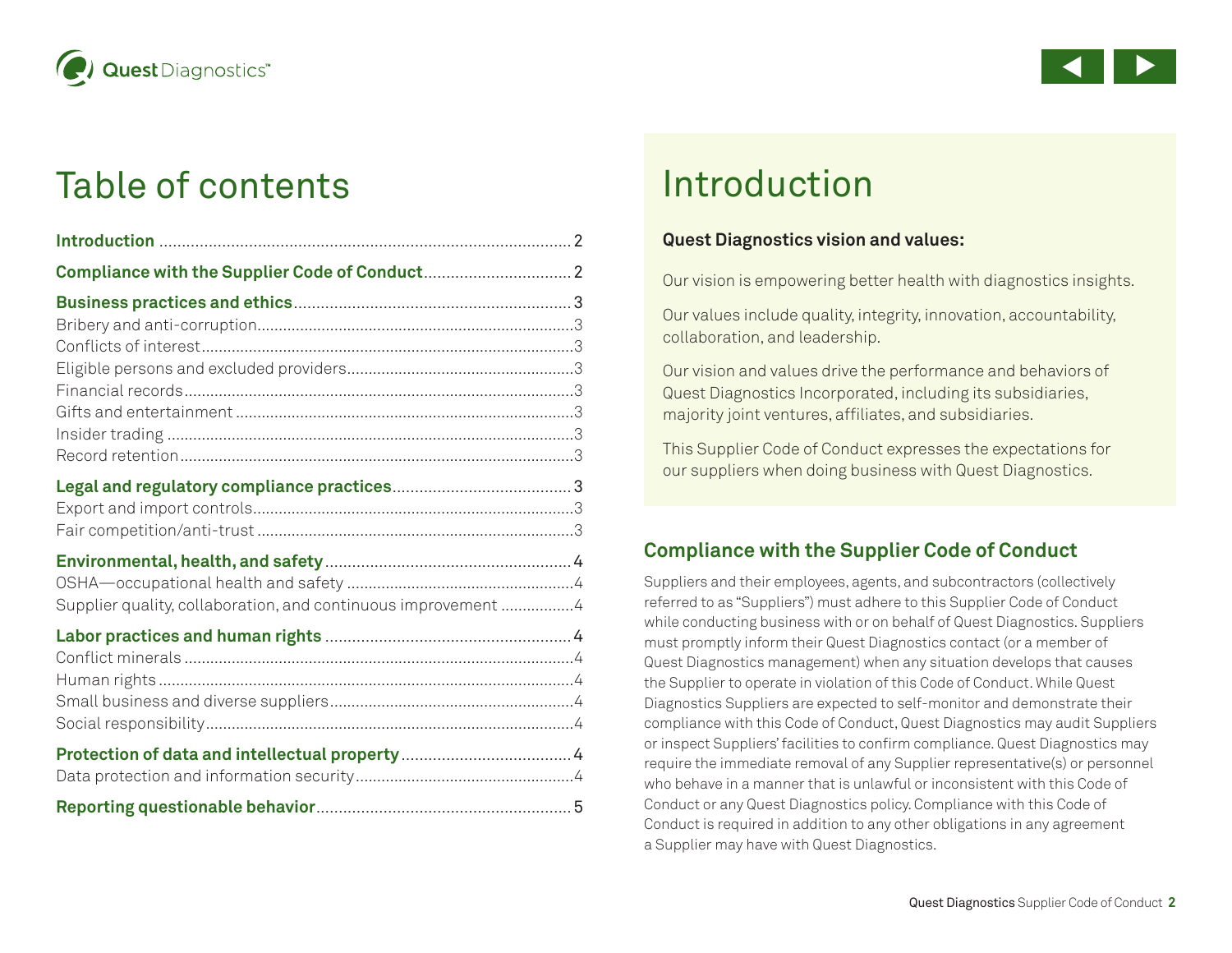<span id="page-2-0"></span>



#### **Business practices and ethics**

**Bribery and anti-corruption:** Quest Diagnostics will not tolerate bribery in any form. Our Suppliers may never pay, promise to pay, and agree to accept or accept anything of value, either directly or indirectly, in exchange for obtaining or retaining business or to gain an improper advantage.

**Conflicts of interest:** We expect Quest Diagnostics employees to make business decisions based strictly on the best interest of Quest Diagnostics, without regard to personal concerns, and to avoid even the appearance of conflict between personal interests and the interest of the company. We also expect that all Suppliers conduct business as professionals without even the appearance or perception of a personal or business conflict of interest when dealing with Quest Diagnostics. All potential conflicts must be disclosed and reported to Quest Diagnostics for investigation and remediation.

**Eligible persons and excluded providers:** Quest Diagnostics and its Suppliers may not employ or contract with any individuals or entities if those individuals or entities have been excluded, suspended, debarred, sanctioned, disqualified, or otherwise deemed ineligible to participate in any federal or state-funded healthcare program or federal procurement or non-procurement program.

**Financial records:** Quest Diagnostics expects Suppliers to maintain accurate and complete financial records and reporting documents, using generally accepted accounting principles and that are compliant with laws.

**Gifts and entertainment:** Quest Diagnostics personnel cannot accept gifts or items of value from current or prospective Suppliers or customers. This includes publication fees, honorarium, or other compensation for participating in business-related professional committees, seminars, or workshops. Quest Diagnostics employees may only accept Supplier promotional items of minimal value. Suppliers may not offer anything to Quest employees that would violate this policy, and must promptly report any requests received from Quest Diagnostics employees for items of value.

**Insider trading:** In our business interactions, Suppliers may come across material, nonpublic ("inside") information—information that has not been

made public through authorized channels, and that a reasonable investor might use to buy, sell, hold, or otherwise trade in securities. It is a violation of law and our policies for our Suppliers to use or disclose inside information or make a trading decision based upon that information.

**Record retention:** Quest Diagnostics and its Suppliers must manage all business records in accordance with federal, state, and local laws and regulations which set forth specific retention periods for records. Government agencies may require Quest Diagnostics and its Suppliers to provide documents to demonstrate compliance with these regulatory requirements and/or to verify the propriety of reimbursements for laboratory procedures.

## **Legal and regulatory compliance practices**

**Export and import controls:** Quest Diagnostics expects its suppliers to comply with all US and international laws and regulations related to the import and export of products, services, and information to and from the US. These include medical and dangerous goods items as well as technical documentation, such as software and/or data transfer, that are regulated with proper documentation required for customs brokerage and clearance.

**Fair competition/anti-trust:** Quest Diagnostics and its Suppliers must comply with all antitrust and fair competition laws. Prohibited business practices include: interference with free and open competition, price fixing, bid rigging, improper exchange of information, and allocating markets or territories.

## **Environmental, health, and safety**

**OSHA—occupational health and safety:** Quest Diagnostics and its Suppliers are responsible for complying with all environmental health and safety policies and procedures, as well as all applicable laws and regulations to ensure a safe and healthy workplace. Quest Diagnostics expects timely reporting and correction of any unsafe work practices or conditions. Be aware that Quest Diagnostics facilities are drug-free, alcohol-free, and weapon-free.

**Supplier quality, collaboration, and continuous improvement:** Quest Diagnostics expects Suppliers to provide the highest-quality products and services and to embrace an ethic of transparent quality collaboration. All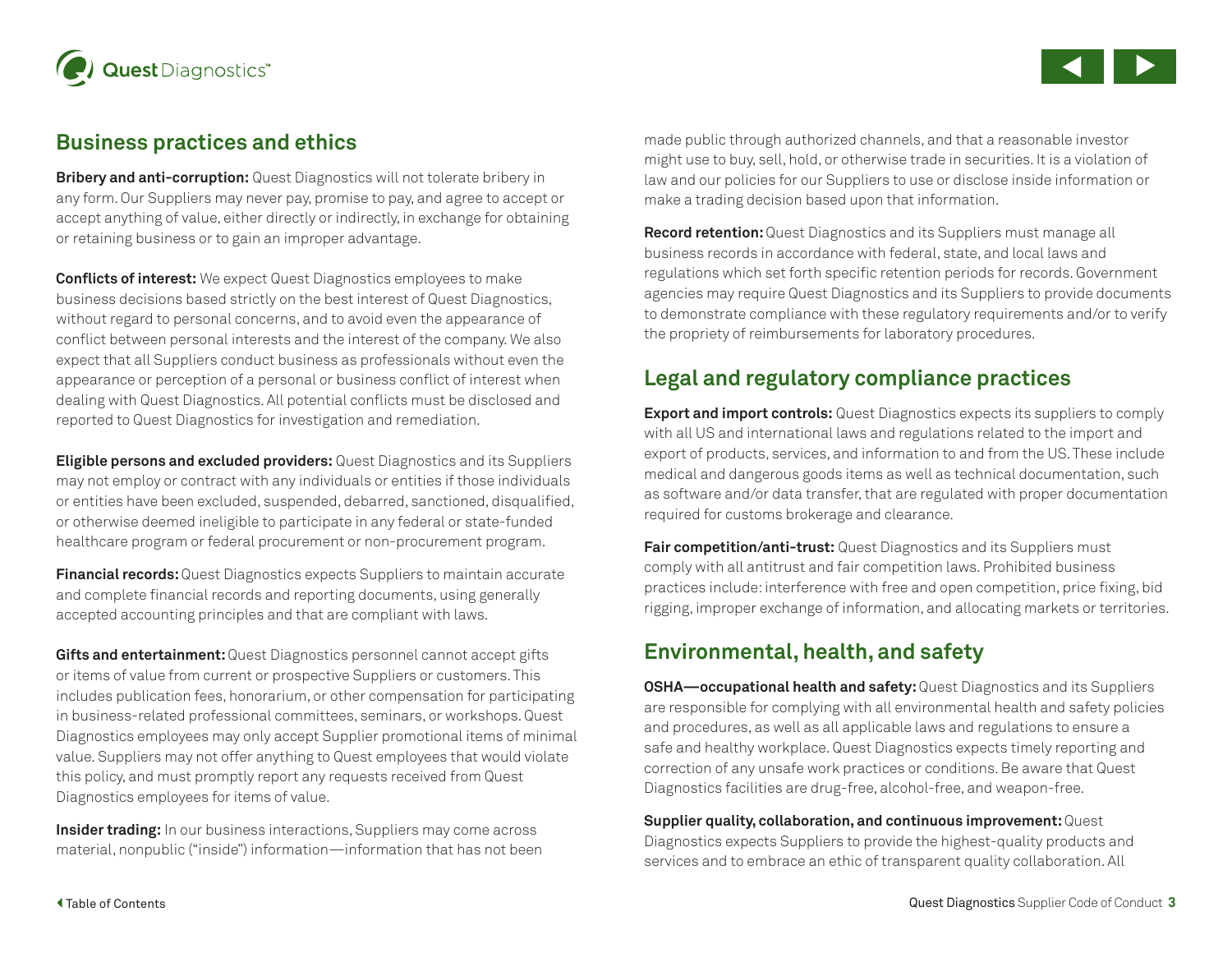<span id="page-3-0"></span>

suppliers are expected to operate under quality-management principles that meet industry standards, strive for zero defect manufacturing, use statistical analysis to reduce variation, and, where applicable, comply with FDA quality standards and regulations. The core mission of Quest Diagnostics is the well-being of patients. The quality of the products and services provided by Suppliers is critical to assuring the health and well-being of the patient.

#### **Labor practices and human rights**

**Conflict minerals:** If applicable, Supplier shall cooperate with Quest Diagnostics to provide timely, written responses using reasonable inquiry and effort to identify and eliminate the presence of any conflict minerals in products, supplies, or materials that Supplier provides to Quest Diagnostics. These minerals include cassiterite, columbite-tantalite, gold, wolframite, and their derivatives, which are limited to tungsten, tantalum, tin, gold, and potentially other minerals the US Secretary of State may designate.

**Human rights:** Quest Diagnostics believes that protecting and supporting human rights is our fundamental responsibility of our Suppliers. We expect our suppliers to conduct business in a manner consistent with applicable employment and human rights laws and regulations where they have operations to ensure alignment with the following values:

- **•** Provide fair and equitable opportunity, wages, benefits, and other working conditions of employment
- **•** Prohibit utilization of child labor and human trafficking in workforce operations
- **•** Prohibit coerced, indentured, or prison labor
- **•** Provide a safe and healthy work environment, including personal protection equipment (PPE) and the tools to work safely
- **•** Ensure a workplace that is free of discrimination and harassment, and prohibit threats or abuse
- **•** Maintain an inclusive culture that values the diversity and opinions of all employees

**Small business and diverse suppliers:** Quest Diagnostics is committed to diversity among our suppliers and recognizes the important contributions made by small businesses to our economy and expansion of our markets. Quest Diagnostics encourages small businesses to register with the Small Business Administration and System for Award Management (SBA/SAM) and obtain any applicable diversity certifications, including Minority, Women-Owned, Veteran-Owned, Service-Disabled Veteran-Owned, Small Disadvantaged, and HUB Zone.

**Social responsibility:** Quest Diagnostics understands that corporate social responsibility extends to our entire supply chain and appreciates business partners who are friendly to the environment, community, and workforce.

- **•** Responsible environmental impact: Quest Diagnostics and its Suppliers shall operate facilities, services, and production to effectively manage risks, conserve natural resources, and protect the environment.
- **•** Quest Diagnostics encourages and supports community and charitable involvement.

#### **Protection of data and intellectual property**

Quest Diagnostics is committed to protecting the confidentiality, integrity, and availability of the information provided to us by our customers, patients and business partners, as well as confidential information we generate in performing services.

#### **Data protection and information security:**

- Suppliers must have a non-disclosure agreement (NDA) in place prior to receiving any Quest Diagnostics confidential, proprietary, and intellectual information, including but not limited to, financial, operational, commercial, technical, organizational, and scientific information, as well as anything that Quest Diagnostics considers confidential, by verbal or written direction.
- Suppliers must take all necessary steps to protect all Quest Diagnostics confidential, proprietary, and intellectual information as required by federal, state, or foreign laws and regulations, including but not limited to HIPAA/HITECH with BAA, GDPR, and CCPA.

 $\blacktriangleleft$ 

[s](#page-4-0)